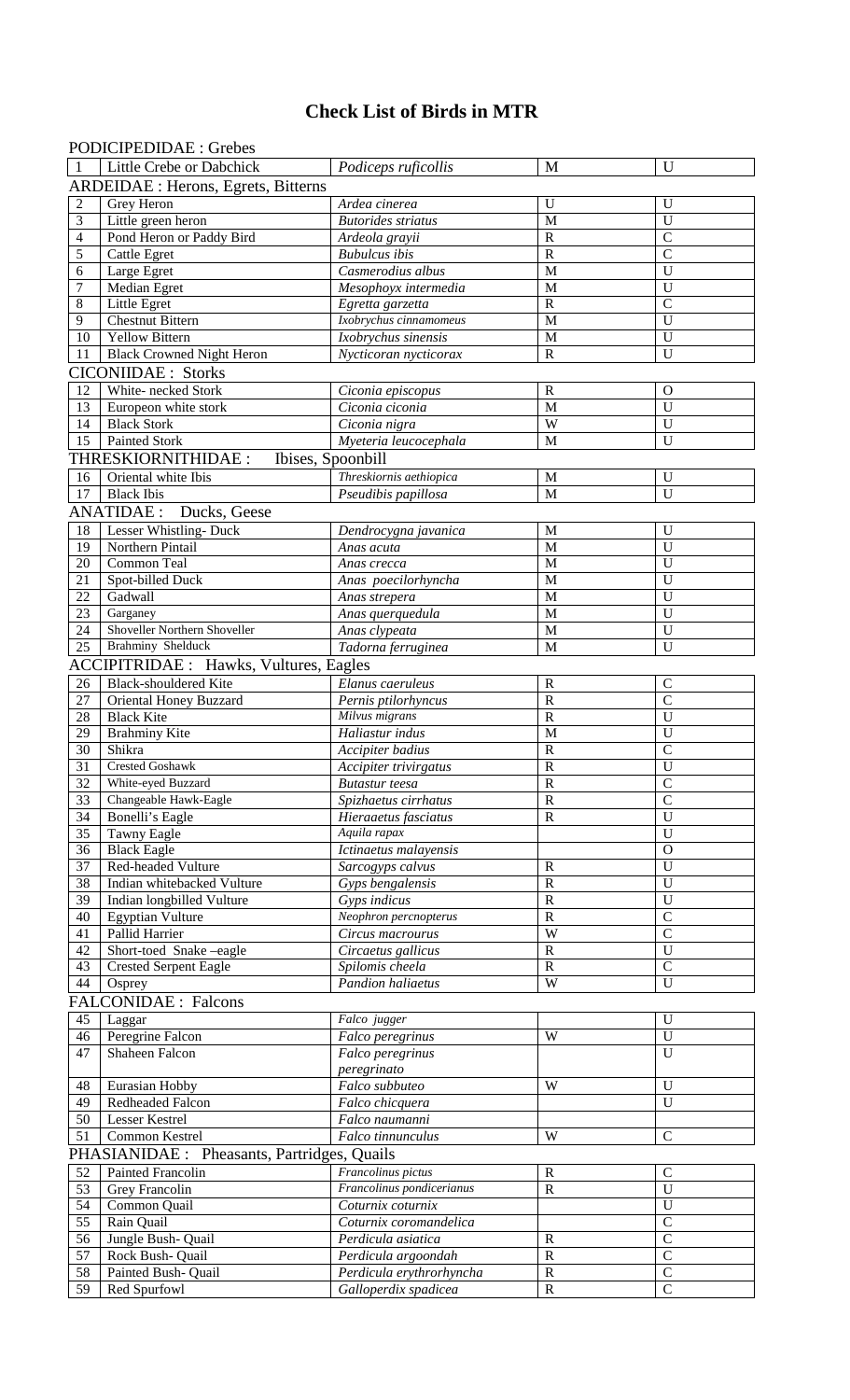| 60         | Painted Spurfowl                                 | Galloperdix lunulata                               | $\mathbf R$              | U                               |  |  |  |
|------------|--------------------------------------------------|----------------------------------------------------|--------------------------|---------------------------------|--|--|--|
| 61         | Grey Junglefowl                                  | Gallus sonneratii                                  | $\mathbf R$              | A                               |  |  |  |
| 62         | <b>Indian Peafowl</b>                            | Pavo cristatus                                     | $\mathbf R$              | $\mathbf{A}$                    |  |  |  |
|            | TURNICIDAE : Bustard-quails                      |                                                    |                          |                                 |  |  |  |
| 63         | Small Buttonquail                                | Turnix sylvatica                                   |                          | $\mathcal{C}$                   |  |  |  |
| 64         | Yellowlegged Button Quail                        | Turnix tanki                                       |                          | $\overline{C}$                  |  |  |  |
| 65         | Common Buttonquail                               | Turnix suscitator                                  |                          | $\overline{C}$                  |  |  |  |
|            | <b>GRUIDAE</b> : Cranes                          |                                                    |                          |                                 |  |  |  |
| 66         | Demoiselle Crane                                 | Grus Virgo                                         | W                        | U                               |  |  |  |
|            | <b>RALLIDAE</b> : Rails, Coots                   |                                                    |                          |                                 |  |  |  |
| 67         | Whitebreasted Waterhen                           | Amanrornis phoenicurus                             | $\mathbf R$              | U                               |  |  |  |
|            |                                                  |                                                    |                          |                                 |  |  |  |
|            | <b>CHARADRIIDAE</b> : Plovers, Sandpipers, Snipe |                                                    |                          |                                 |  |  |  |
| 68         | Red-wattled Lapwing                              | Vanellus indicus                                   | $\mathbf R$              | C                               |  |  |  |
| 69         | Yellow-wattled Lapwing                           | Vanellus malabaricus                               | $\mathbf R$              | U                               |  |  |  |
| 70         | <b>River Lapwing</b>                             | Vanellus spinosus<br>Charadrius dubius             |                          | $\mathbf{U}$                    |  |  |  |
| 71         | Little Ringed Plover                             |                                                    | $\mathbf R$              | $\mathcal{C}$                   |  |  |  |
| 72         | Common Greenshank                                | Tringa nebularia                                   | W                        | U                               |  |  |  |
| 73         | Common Redshank                                  | Tringa totanus                                     | W                        | U                               |  |  |  |
| 74         | Wood Sandpiper                                   | Tringa glareola                                    | W                        | $\mathcal{C}$                   |  |  |  |
| 75         | Green Sandpiper                                  | Tringa Ochropus                                    | W<br>W                   | $\mathcal{C}$                   |  |  |  |
| 76         | Common Sandpiper                                 | Actitis hypoleucos                                 |                          | $\mathcal{C}$                   |  |  |  |
| 77         | Pintail Snipe                                    | Gallinago stenura                                  | W<br>W                   | $\mathcal{C}$                   |  |  |  |
| 78         | Common Snipe                                     | Gallinago gallinago                                |                          | $\mathcal{C}$                   |  |  |  |
|            | <b>RECURVIROSTRIDAE : Stilt Avocet</b>           |                                                    |                          |                                 |  |  |  |
| 79         | <b>Blackwinged Stilt</b>                         | Himantopus himantopus                              |                          | U                               |  |  |  |
|            | <b>BURHINIDAE: Stone Curlew</b>                  |                                                    |                          |                                 |  |  |  |
| 80         | <b>Stone Curlew</b>                              | <b>Burhinus</b> oedicnemus                         | M                        | U                               |  |  |  |
| 81         | Great Stone-plover                               | Esacus magnirostris                                | M                        | U                               |  |  |  |
|            | <b>GLAREOLIDAE : Coursers, Pratincoles</b>       |                                                    |                          |                                 |  |  |  |
| 82         | Small Pratincole                                 | Glareola lactea                                    | M                        | $\mathbf C$                     |  |  |  |
|            | PTEROCLIDIDAE : Sandgrouse                       |                                                    |                          |                                 |  |  |  |
|            |                                                  |                                                    |                          |                                 |  |  |  |
|            |                                                  | Pterocles exustus                                  |                          |                                 |  |  |  |
| 83         | <b>Chestnut-bellied Sandgrouse</b>               | Pterocles indicus                                  | M<br>M                   | U<br>U                          |  |  |  |
| 84         | Painted Sandgrouse                               |                                                    |                          |                                 |  |  |  |
|            | <b>COLUMBIDAE</b> : Pigeons, Doves               |                                                    |                          |                                 |  |  |  |
| 85         | Yellowlegged Green Pigeon                        | Treron phoenicoptera                               | $\mathbb{R}$             | A                               |  |  |  |
| 86         | <b>Blue Rock Pigeon</b>                          | Columba livia                                      | $\mathbf R$              | $\mathsf{C}$                    |  |  |  |
| 87         | <b>Oriental Turtle Dove</b>                      | Streptopelia orientalis                            | W                        | $\overline{C}$                  |  |  |  |
| 88         | Eurasian Collared-Dove                           | Streptopelia decaocto                              |                          | $\mathcal{C}$                   |  |  |  |
| 89         | Red Collared-Dove                                | Streptopelia tranquebarica                         |                          | $\overline{C}$                  |  |  |  |
| 90         | Spotted Dove                                     | Streptopelia chinensis                             | $\mathbf R$              | $\mathcal{C}$                   |  |  |  |
| 91         | Little Brown Dove                                | Streptopelia senegalensis                          | ${\bf R}$                | $\overline{C}$                  |  |  |  |
|            | <b>PSITTACIDAE: Parakeets</b>                    |                                                    |                          |                                 |  |  |  |
| 92         | <b>Alexandrine Parakeet</b>                      | Psittacula eupatria                                | $\mathbf R$              | $\mathcal{C}$                   |  |  |  |
| 93         | Rose-ringed Parakeet                             | Psittacula krameri                                 | $\mathbf R$              | $\overline{C}$                  |  |  |  |
| 94         | <b>Blossom-headed Parakeet</b>                   | Psittacula roseata                                 | ${\bf R}$                | $\overline{C}$                  |  |  |  |
|            | <b>CUCULIDAE: Cuckoos</b>                        |                                                    |                          |                                 |  |  |  |
| 95         | Pied Crested Cuckoo                              | Clamator jacobinus                                 | $\bf{B}$                 | $\mathcal{C}$                   |  |  |  |
| 96         | <b>Brain Fever Bird</b>                          | Hierococcyx varius                                 | ${\bf R}$                | $\mathcal{C}$                   |  |  |  |
| 97         | <b>Indian Cuckoo</b>                             | Cuculus micropterus                                |                          | $\mathbf U$                     |  |  |  |
| 98         | <b>Indian Cuckoo</b>                             | Cuculus canorus                                    |                          | $\mathcal{C}$                   |  |  |  |
| 99         | Lesser Cuckoo                                    | Cuculus poliocephalus                              |                          | U                               |  |  |  |
| 100        | <b>Banded Bay Cuckoo</b>                         | Cacomantis sonneratii                              |                          | U                               |  |  |  |
| 101        | <b>Indian Plaintive Cuckoo</b>                   | Cacomantis passerinus                              |                          | U                               |  |  |  |
| 102        | Drongo-Cuckoo                                    | Surniculus lugubris                                |                          | U                               |  |  |  |
| 103        | Asian Koel                                       | Eudynamys scolopacea                               |                          | $\mathcal{C}$                   |  |  |  |
| 104        | Small Greenbilled Malkoha                        | Phaenicophaeus viridirostris                       |                          | $\mathcal{C}$                   |  |  |  |
| 105<br>106 | Sirkeer Malkoha<br><b>Greater Coucal</b>         | Phaenicophaeus leschenaultii<br>Centropus sinensis | $\mathbf R$<br>${\bf R}$ | $\mathcal{C}$<br>$\overline{C}$ |  |  |  |

# STRIGIDAE : Owls

| 107 | Barn Owl             | Tyto alba              | R |  |
|-----|----------------------|------------------------|---|--|
| 108 | Eurasian Scops-Owl   | Otus scops             | R |  |
| 109 | Collared Scops Owl   | Otus bakkamoena        | R |  |
| 110 | Eurasian Eagle-Owl   | Bubo bubo              | R |  |
| 111 | Dusky Eagle-owl      | <b>Bubo</b> coromandus | R |  |
| 112 | Brown Fish-Owl       | Bubo zeylonensis       | R |  |
| 113 | Jungle Owlet         | Glaucidium radiatum    | R |  |
| 114 | Brown Hawk-Owl       | Ninox scutulata        | R |  |
| 115 | <b>Spotted Owlet</b> | Athene brama           | R |  |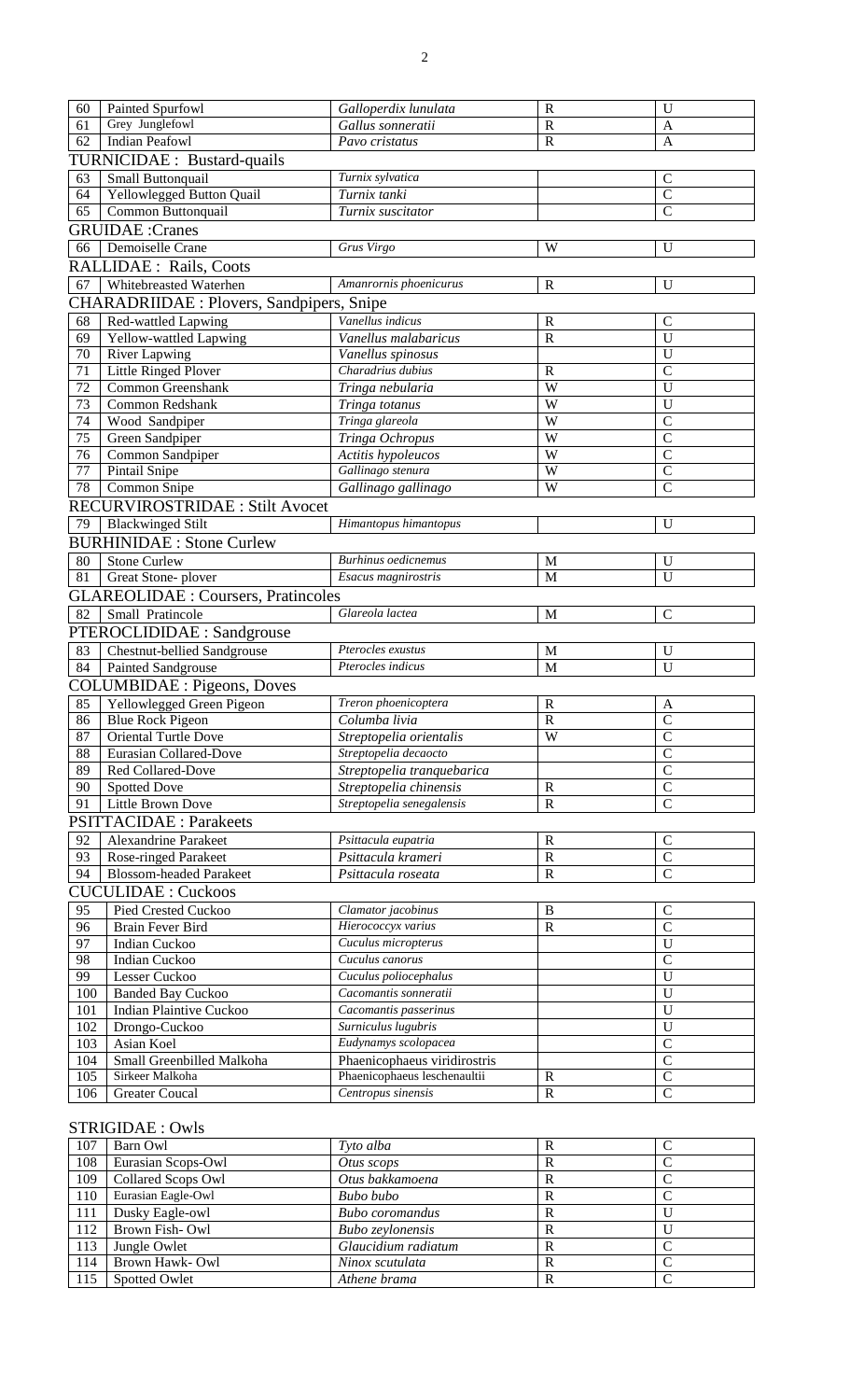| 116 | Mottled Wood Owl                   | Strix ocellata            | $\mathbb{R}$ | $\mathsf{C}$       |  |  |  |
|-----|------------------------------------|---------------------------|--------------|--------------------|--|--|--|
| 117 | Brown Wood Owl                     | Strix leptogrammica       | $\mathbf R$  | $\overline{U}$     |  |  |  |
| 118 | Shorteared Owl                     | Asio flammeus             | $\mathbb{R}$ | $\mathcal{C}$      |  |  |  |
| 119 | Forest Owlet                       | Heteroglaux blewitti      | $\mathbf R$  | $\overline{C}$     |  |  |  |
|     | <b>CAPRIMULGIDAE</b> : Nightjars   |                           |              |                    |  |  |  |
| 120 | Indian Jungle Nightjar             | Caprimulgus indicus       |              | $\mathcal{C}$      |  |  |  |
| 121 | Common Indian Nightjar             | Caprimulgus asiaticus     | $\mathbf R$  | $\overline{C}$     |  |  |  |
| 122 | Franklins's Nightjar               | Caprimulgus affinis       | $\mathbf R$  | $\overline{C}$     |  |  |  |
|     | <b>APODIDAE</b> : Swifts           |                           |              |                    |  |  |  |
| 123 | White-rumped Needletail-Swift      | Zoonavena sylvatica       | $\mathbf R$  | U                  |  |  |  |
| 124 | Alpine Swift                       | Tachymarptis melba        | $\mathbf R$  | $\overline{C}$     |  |  |  |
| 125 | House Swift                        | Apus affinis              | $\mathbf R$  | $\overline{C}$     |  |  |  |
| 126 | <b>Crested Tree Swift</b>          | Hemiprocne coronata       | $\mathbf R$  | U                  |  |  |  |
|     | <b>ALCEDINIDAE</b> : Kingfishers   |                           |              |                    |  |  |  |
|     |                                    | Ceryle rudis              |              |                    |  |  |  |
| 127 | Lesser Pied Kingfisher             |                           | $\mathbf R$  | U<br>$\mathcal{C}$ |  |  |  |
| 128 | Small Blue Kingfisher              | Alcedo atthis             | $\mathbf R$  | $\overline{C}$     |  |  |  |
| 129 | White breasted Kingfisher          | Halcyon smryensis         | $\mathbf R$  |                    |  |  |  |
| 130 | Black- Capped Kingfisher           | Halcyon pileata           | M<br>M       | U<br>U             |  |  |  |
| 131 | Stork billed Kingfisher            | Pelargopsis capensis      |              |                    |  |  |  |
|     | <b>MEROPIDAE</b> : Bee-eaters      |                           |              |                    |  |  |  |
| 132 | <b>Blue-tailed Bee-eater</b>       | Merops philippinus        | M            | U                  |  |  |  |
| 133 | Small Bee-eater                    | Merops orientalis         | M            | $\mathcal{C}$      |  |  |  |
| 134 | Blue-bearded Bee eater             | Nyctyornis athertoni      | M            | U                  |  |  |  |
|     | <b>CORACIIDAE : Rollers</b>        |                           |              |                    |  |  |  |
| 135 | Indian Roller                      | Coracias benghalensis     | $\mathbf R$  | $\mathsf{C}$       |  |  |  |
|     | <b>UPUPIDAE: Hoopoe</b>            |                           |              |                    |  |  |  |
| 136 | Common Hoopoe                      | Upupa epops               | $\mathbb{R}$ | $\overline{C}$     |  |  |  |
|     | <b>BUCEROTIDAE: Hornbills</b>      |                           |              |                    |  |  |  |
| 137 | Indian Grey Hornbill               | Ocyceros birostris        | $\mathbf R$  | $\mathsf{C}$       |  |  |  |
|     |                                    |                           |              |                    |  |  |  |
|     | <b>CAPITONIDAE: Barbets</b>        |                           |              |                    |  |  |  |
| 138 | <b>Brown-headed Barbet</b>         | Megalaima zeylanica       | $\mathbf R$  | $\mathsf{C}$       |  |  |  |
| 139 | Coppersmith Barbet                 | Megalaima haemacephala    | $\mathbf R$  | $\overline{C}$     |  |  |  |
|     | PICIDAE : Woodpeckers              |                           |              |                    |  |  |  |
| 142 | Yellowfronted pied - Woodpecker    | Picoides mahrattensis     | $\mathbf R$  | $\mathcal{C}$      |  |  |  |
| 143 | Browncapped Pigmy Woodpecker       | Dendrocopus nanus         | $\mathbf R$  | $\overline{C}$     |  |  |  |
| 144 | Heart-spotted Woodpecker           | Hemicircus canente        | $\mathbf R$  | $\overline{U}$     |  |  |  |
| 145 | <b>Black-shouldered Woodpecker</b> | Chrysocolaptes festivus   | $\mathbb{R}$ | $\mathbf U$        |  |  |  |
| 146 | Great Black Woodpecker             | Dryocopus javensis        |              | $\mathbf{O}$       |  |  |  |
|     | <b>PITTIDAE</b> : Pittas           |                           |              |                    |  |  |  |
| 147 | Indian pitta                       | Pitta brachyura           | W            | $\mathsf{C}$       |  |  |  |
|     | <b>ALAUDIDAE</b> : Larks           |                           |              |                    |  |  |  |
| 148 | Redwinged Bush Lark                | Mirafra erythroptera      | $\mathbf R$  | $\mathcal{C}$      |  |  |  |
| 149 | Ashycrowned Sparrow-Lark           | Eremopterix grisea        | M            | $\overline{C}$     |  |  |  |
| 150 | Rufoustailed Finch-Lark            | Ammomanes phoenicurus     | $\mathbf M$  | $\overline{C}$     |  |  |  |
| 151 | Greater Short toed Lark            | Calandrella brachydactyla | W            | $\overline{C}$     |  |  |  |
| 152 | Syke's Crested Lark                | Galerida daya             |              | $\mathbf U$        |  |  |  |
| 153 | Eastern Skylark                    | Alauda gulgula            | $\mathbf R$  | $\overline{C}$     |  |  |  |
|     | <b>HIRUNDINIDAE: Swallows</b>      |                           |              |                    |  |  |  |
| 154 | Pale Crag Martin                   | Hirundo rupestris         | W            | $\mathcal{C}$      |  |  |  |
| 155 | Dusky Crag -Martin                 | Hirundo concolor          | $\mathbb{R}$ | $\overline{C}$     |  |  |  |
| 156 | Common Swallow                     | Hirundo rustica           | W            | $\overline{C}$     |  |  |  |
| 157 | Wire-tailed Swallow                | Hirundo smithii           | $\mathbf R$  | $\overline{C}$     |  |  |  |
| 158 | <b>Streak-throated Swallow</b>     | Hirundo fluvicola         | $\mathbf R$  | $\overline{C}$     |  |  |  |
| 159 |                                    | Hirundo daurica           | W            | $\overline{C}$     |  |  |  |
|     | Redrumped Swallow                  |                           |              |                    |  |  |  |
|     | <b>LANIIDAE</b> : Shrikes          |                           |              |                    |  |  |  |
| 160 | <b>Great Grey Shrike</b>           | Lanius excubitor          | $\mathbf R$  | $\mathbf C$        |  |  |  |
| 161 | Bay-backed Shrike                  | Lanius vittatus           | $\mathbf R$  | $\mathcal{C}$      |  |  |  |
| 162 | Rufous-backed Shrike               | Lanius Schach             | W            | U                  |  |  |  |
| 163 | <b>Brown Shrike</b>                | Lanius cristatus          | W            | $\mathbf U$        |  |  |  |
|     | <b>ORIOLIDAE: Orioles</b>          |                           |              |                    |  |  |  |
| 164 | Eurasian Golden Oriole             | Oriolus oriolus           |              | $\mathbf C$        |  |  |  |
| 165 | <b>Black-headed Oriole</b>         | Oriolus xanthornus        | $\mathbb{R}$ | $\overline{C}$     |  |  |  |
|     | <b>DICRURIDAE : Drongos</b>        |                           |              |                    |  |  |  |
| 166 | <b>Black Drongo</b>                | Dicrurus macrocercus      | $\mathbf R$  | A                  |  |  |  |
| 167 | Ashy Drongo                        | Dicrurus leucophaeus      | W            | $\mathbf U$        |  |  |  |
| 168 | White-bellied Drongo               | Dicrurus caerulescens     | $\mathbf R$  | U                  |  |  |  |
| 169 | Greater Racket-tailed Drongo       | Dicrurus paradiseus       | $\mathbf R$  | $\mathbf U$        |  |  |  |
|     |                                    |                           |              |                    |  |  |  |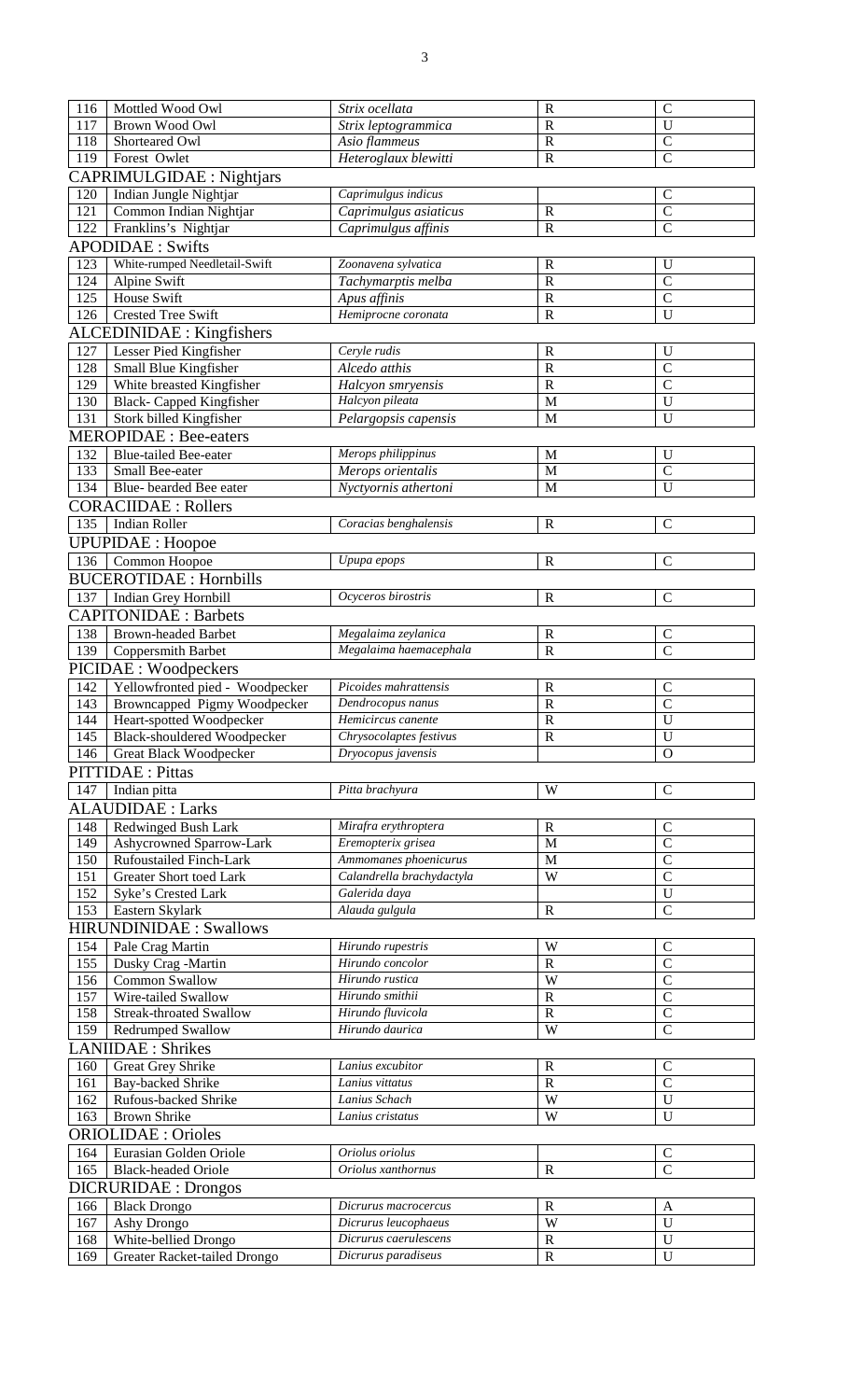## ARTAMIDAE : Swallow-Shrikes

| 170 | Ashy Woodswallow                               | Artamus fuscus             | M            | $\mathbf{U}$  |  |  |  |
|-----|------------------------------------------------|----------------------------|--------------|---------------|--|--|--|
|     | <b>STURNIDAE:</b> Mynas                        |                            |              |               |  |  |  |
| 171 | Greyheaded Starling                            | Sturnus malabaricus        | M            | $\mathcal{C}$ |  |  |  |
| 172 | <b>Brahminy Starling</b>                       | Sturnus pagodarum          | M            | $\mathcal{C}$ |  |  |  |
| 173 | Rosy starling                                  | Sturnus roseus             | W            | U             |  |  |  |
| 174 | <b>Asian Pied Starling</b>                     | Sturnus contra             | R            | C             |  |  |  |
| 175 | Common Myna                                    | Acriotheres tristis        | $\mathbf R$  | A             |  |  |  |
| 176 | Bank Myna                                      | Acridotheres gingianus     | R            | U             |  |  |  |
| 177 | Jungle Myna                                    | Acridotheres fuscus        | R            | $\mathbf{U}$  |  |  |  |
|     | <b>CORVIDAE</b> : Crows, Magpies               |                            |              |               |  |  |  |
| 178 | <b>Indian Treepie</b>                          | Dendrocitta vagabunda      | R            | $\mathsf{C}$  |  |  |  |
| 179 | <b>House Crow</b>                              | Corvus splendens           | $\mathbb{R}$ | $\mathbf{U}$  |  |  |  |
| 180 | Jungle Crow                                    | Corvus macrorhynchos       | $\mathbf R$  | $\mathcal{C}$ |  |  |  |
|     | <b>CAMPEPHAGIDAE: Minivets, Cuckoo-Shrikes</b> |                            |              |               |  |  |  |
| 181 | Pied Flycatcher-Shrike                         | Hemipus picatus            | $\mathbb{R}$ | $\mathsf{C}$  |  |  |  |
| 182 | Common Woods Shrike                            | Tephrodornis pondicerianus | R            | $\mathcal{C}$ |  |  |  |
| 183 | Large Cuckoo-Shrike                            | Coracina macei             | M            | $\mathbf C$   |  |  |  |
| 184 | <b>Black headed Cuckoo-Shrike</b>              | Coracina melanoptera       | $\mathbb{R}$ | $\mathsf{C}$  |  |  |  |
| 185 | <b>Scarlet Minivet</b>                         | Pericrocotus flammeus      | $\mathbb{R}$ | $\mathsf{C}$  |  |  |  |
| 186 | <b>Small Minivet</b>                           | Pericrocotus cinnamomeus   | R            | A             |  |  |  |
| 187 | Whitebellied Minivet                           | Pericrocotus erythropygius | R            | $\mathbf{U}$  |  |  |  |

# IRENIDAE : Lora, chloropsis

| 100<br>100 | Iora<br>ımor                           | tiphia<br>$A^{\rho\sigma}$<br>---<br>eunna  | . . |  |
|------------|----------------------------------------|---------------------------------------------|-----|--|
| 189        | .10r<br><b>CHOMOS</b><br>Δrd<br>TODSIS | $\sim$<br>aransı<br>cochinchinensis<br>wrov | .,  |  |

## PYCNONOTIDAE : Bulbuls

| 190        | Redwhiskered Bulbul     | Pycnonotus 10cosus  | - |     |
|------------|-------------------------|---------------------|---|-----|
| 101        | Redvented Bulbul        | Pycnonotus cater    |   | . . |
| 1ດາ<br>174 | Whitebrowed<br>' Bulbul | Pycnonotus luteolus |   |     |

#### MUSCICAPIDAE : Timalinae : Babblers

| 193 | <b>Spotted Babbler</b>    | Pellorneum ruficeps      | ĸ |  |
|-----|---------------------------|--------------------------|---|--|
| 194 | Hodgsons Scimitar-babbler | Pomatorhinus schisticeps |   |  |
| 195 | Rufousbellied Babbler     | Dumetia hyperythra       |   |  |
| 196 | <b>Yelloweved Babbler</b> | Chrysomma sinense        | ĸ |  |
| 197 | Common Babbler            | Turdoides caudatus       |   |  |
| 198 | Large Grey Babbler        | Turdoides malcolmi       | л |  |
| 199 | Jungle Babbler            | Turdoides striatus       | ĸ |  |
| 200 | Quaker Babbler            | Alcippe poioicephala     |   |  |

#### MUSCICAPINAE : Flycatchers

| 201 | Red-throated Flycatcher            | Ficedula parva         | W                     | $\mathcal{C}$  |  |  |
|-----|------------------------------------|------------------------|-----------------------|----------------|--|--|
| 202 | <b>Ultramarine Flycatcher</b>      | Ficedula superciliaris | W                     | U              |  |  |
| 203 | Tickells Blue Flycatcher           | Cyornis tickelliae     | $\mathbf R$           | $\overline{C}$ |  |  |
| 204 | Verditer Flycatcher                | Eumyias thalassina     | W                     | $\overline{C}$ |  |  |
| 205 | Greyheaded Flycatcher              | Culicicapa ceyloensis  | W                     | $\mathbf C$    |  |  |
| 206 | Whitebrowed Fantail Flycatcher     | Rhipidura aureola      | $\mathbf R$           | $\overline{C}$ |  |  |
| 207 | White-throated Fantail-Flycatcher  | Rhipidura albicollis   | $\mathbf R$           | $\overline{C}$ |  |  |
| 208 | Asian Paradise Flycatcher          | Terpsiphone paradisi   | $\mathbb{R}$          | $\overline{C}$ |  |  |
| 209 | Black-naped Monarch-Flycatcher     | Hypothpnis azurea      | $\overline{\text{R}}$ | $\overline{C}$ |  |  |
| 210 | <b>Black and Orange Flycatcher</b> | Ficedula nigrorufa     |                       | $\mathbf{O}$   |  |  |
|     | <b>SYLVIINAE: Warblers</b>         |                        |                       |                |  |  |
| 211 | <b>Streaked Fantail Warbler</b>    | Cisticola juncidis     | $\mathbf R$           | $\mathcal{C}$  |  |  |
| 212 | Franklin's Prinia                  | Prinia hodgsonii       | $\mathbf R$           | $\bar{C}$      |  |  |
| 213 | Rufousfronted Wren-Warbler         | Prinia buchanani       | $\mathbf R$           | $\mathbf C$    |  |  |
| 214 | Plain Prinia                       | Prinia inornata        | $\mathbf R$           | $\overline{C}$ |  |  |
| 215 | Ashy Prinia                        | Prinia socialis        | $\mathbb{R}$          | $\overline{C}$ |  |  |
| 216 | Jungle Prinia                      | Prinia sylvatica       | $\mathbb{R}$          | $\overline{C}$ |  |  |
| 217 | <b>Common Tailor Bird</b>          | Orthobomus sutorius    | $\mathbf R$           | $\overline{C}$ |  |  |
| 218 | <b>Striated Marsh Warbler</b>      | Megalurus palustris    | $\mathbf R$           | U              |  |  |
| 219 | Orphean Warbler                    | Sylvia hortensis       | W                     | U              |  |  |
| 220 | Tickell's Warbler                  | Phylloscopus affinis   | W                     | U              |  |  |
| 221 | Gold-spectacled Flycatcher-Warbler | Seicercus burkii       | W                     | $\overline{C}$ |  |  |
|     | <b>TURDINAE: Thrushes Chats</b>    |                        |                       |                |  |  |
| 222 | Bluethroad                         | Luscinia svecica       | W                     | U              |  |  |
| 223 | Oriental Magpie Robin              | Copsychus saularis     | $\overline{R}$        | $\overline{C}$ |  |  |
| 224 | <b>Black Redstart</b>              | Phoenicurus ochrurus   | W                     | $\overline{C}$ |  |  |
| 225 | Common stonechat                   | Saxicola torquata      | W                     | $\mathsf{C}$   |  |  |